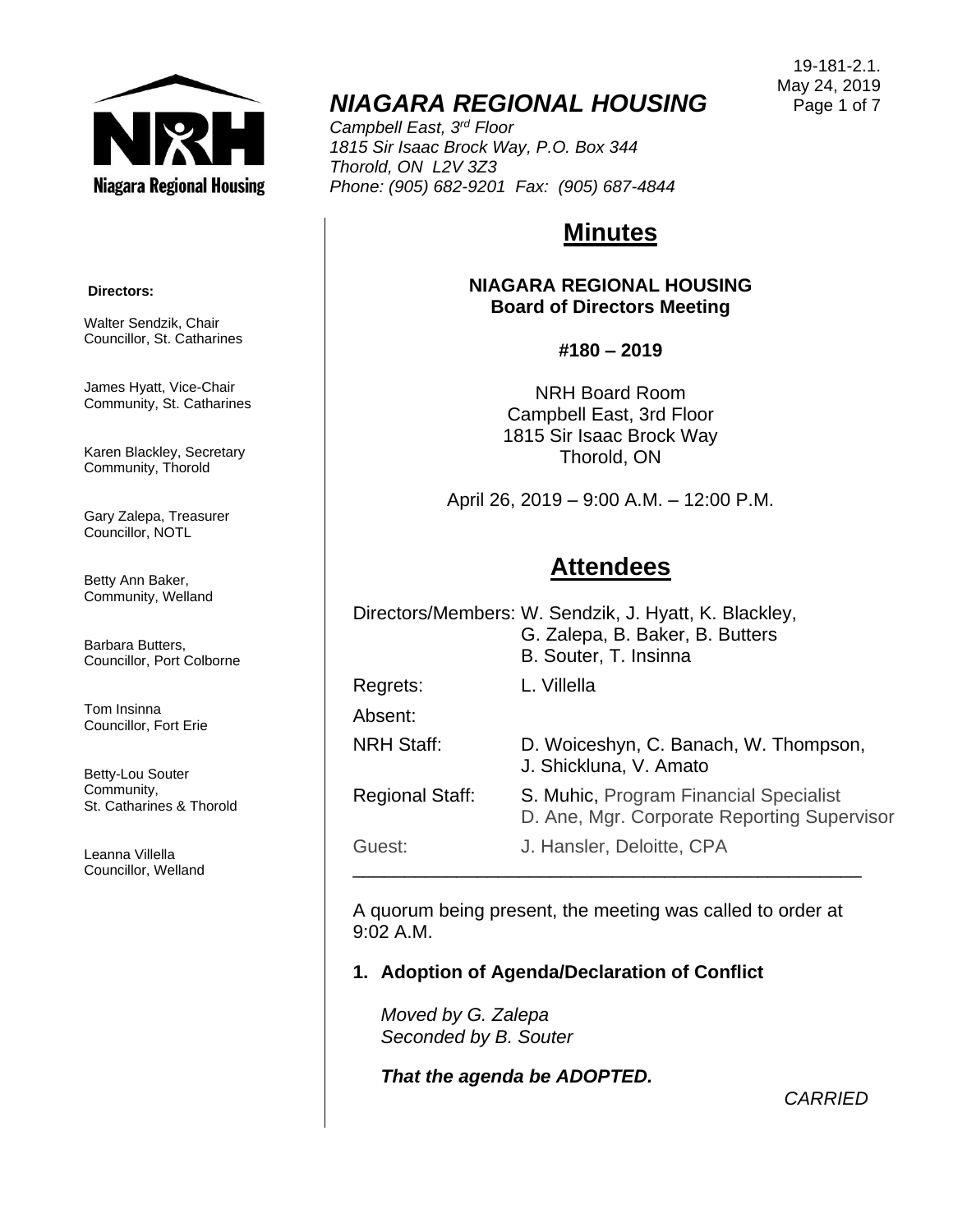No Conflicts of Interest were declared.

#### **2. Consent Items**

*Moved by J. Hyatt Seconded by K. Blackley*

*That the following items:*

- *2.1. Minutes of the March 22, 2019 Meeting be APPROVED.*
- *2.2. NRH Terms and Conditions of Employment 19-180-2.2., be RECEIVED for Information.*
	- *2.4.1. Carlton Street Development Update #24 – April 8, 2019 – 19-180-2.4.1. be RECEIVED for information.*
	- *2.4.2. Budget Snapshot of Carlton St. New Development as of April 15, 2019 – 19-180-2.4.2. be RECEIVED for information.*
	- *2.4.3. Roach Ave., Welland Intensification Update #7 – as of April 8, 2019 – 19-180-2.4.3. be RECEIVED for information.*
	- *2.4.4. Budget Snapshot of Roach Ave., Welland Project as of April 16, 2019 - 19-180-2.4.4. be RECEIVED for information.*
- *2.5. The Housing Herald – Spring /Summer 2019 Adult/Seniors – 19-180-2.5. be RECEIVED for information.*
- *2.6. The Housing Herald – Spring /Summer 2019 Families – 19-180-2.6. be RECEIVED for information.*
- *2.7. Welcome Home Program Budget and Eligibility – 19-180-2.7., be RECEIVED for information.*

*CARRIED*

#### **3. Discussion Items**

3.1. 2018 Draft Audited Financial Statements – Report 19-180-3.1.

S. Muhic presented highlights of the 2018 Draft Financial Statement. NRH received an unqualified Audit report and no Management Letter points.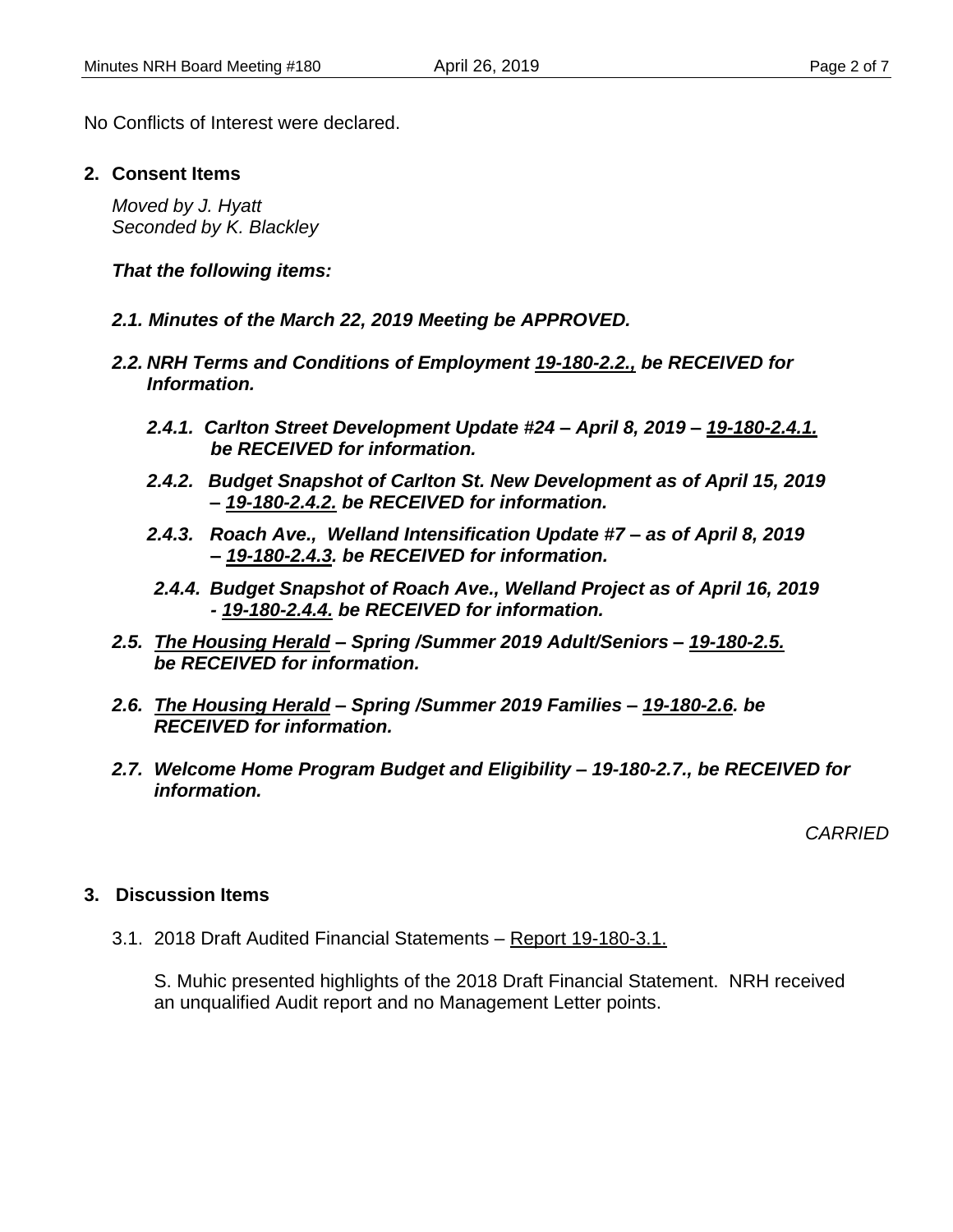9:20 A.M. With the exception of V. Amato and J. Hansler all staff left the meeting.

*Moved by G. Zalepa Seconded by J. Hyatt*

#### *That the NRH Board of Directors MOVE INTO closed session to receive information of a confidential nature regarding personal information about identifiable individuals including municipal or local board employees – NRH and Regional Staff.*

*CARRIED*

3.1.a. 9:26 A.M. *Moved by G. Zalepa Seconded by T. Insinna*

*That the NRH Board of Directors RISE without report.*

*CARRIED*

All Staff returned to the meeting.

*Moved by B. Butters Seconded by B. Souter*

- *1. That the draft audited financial statements of Niagara Regional Housing as attached in Appendix 1, for the year ended December 31, 2018 BE APPROVED; and*
- *2. That the audit findings report pertaining to the audited financial statements, attached as Appendix 2, of Niagara Regional Housing for the year ended December 31, 2018 BE RECEIVED for information.*
- *3. That this report BE FORWARDED to the Region's Audit Committee for information.*

*CARRIED*

J. Hansler and D. Ane left the meeting.

3.2. 2018 Investment Renewals – Report 19-180-3.2.

*Moved by G. Zalepa Seconded by B. Baker*

- *1. That Investment Renewals be REFERRED back to staff to investigate additional options; and,*
- *2. That funds be rolled into High Interest Savings during the interim.*

*CARRIED*

Action by: S. Muhic / D. Woiceshyn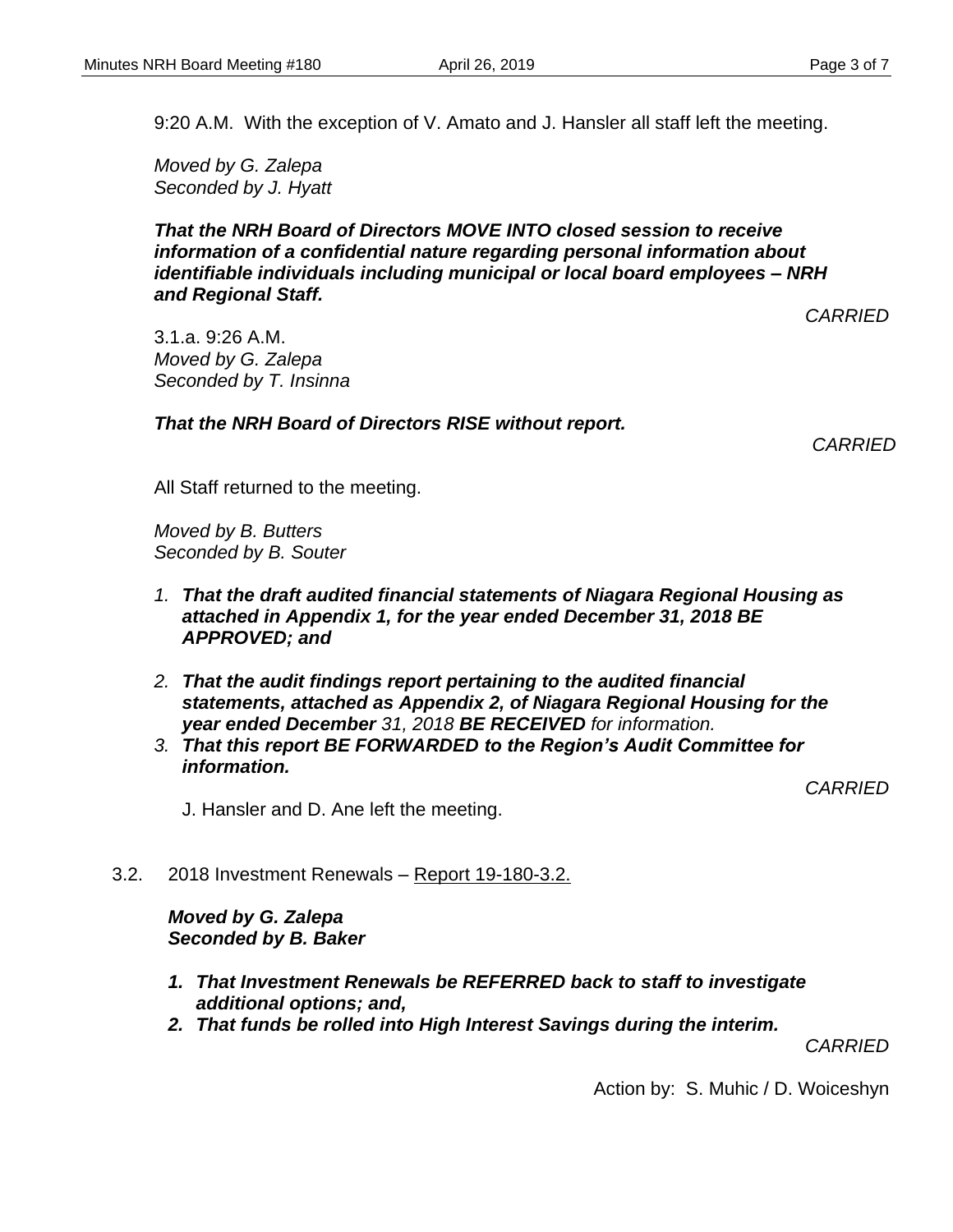3.3. 2018 Write-Off of Uncollectible Accounts Receivable – Report 19-180-3.3.

*Moved by K. Blackley Seconded by J. Hyatt*

*That the 2018 Write-off of Uncollectible Accounts Receivable, pursuant to the write-off policy, in the amount of \$148,507.03 BE APPROVED as follows:*

- *\$ 9,846.02 early write-offs (deported, deceased and bankrupt), and*
- *\$ 138,661.01 for those former tenant accounts which have been in collection for more than 2 years and have had no activity since December 31st, 2016.*

*CARRIED*

- 4. Chief Executive Officer's Report
	- 4.1. Fair Wage Designation

The CEO consulted Human Resources and was advised that NRH is a fair wage employer. However, to receive the designation, contractors and subcontractors used by the corporation must pay fair wages as well; this would be impossible for NRH to monitor.

*Moved by G. Zalepa Seconded by B. Souter*

#### *That the NRH Board of Directors REQUEST Glen Walker to provide a presentation regarding Fair Wage Designation requirements at a future meeting*

#### CARRIED

Action by: V. Amato

4.2. Training – Board Governance in a Municipal Setting

All agreed to **DEFER** until after ASD.

4.3. Insurance Renewal Nov. 1, 2019 to Nov 1, 2020

NRH partners with the Region for Insurance and they have decided to renew with the same provider for another year. Next year it will go out to tender again.

4.4. Ontario's Community Housing Renewal Strategy – Memo 19-180-4.4.

The specific details of Ontario's Community Housing Renewal Strategy are yet to be released. Niagara's funding allocation is less than expected and there is no option to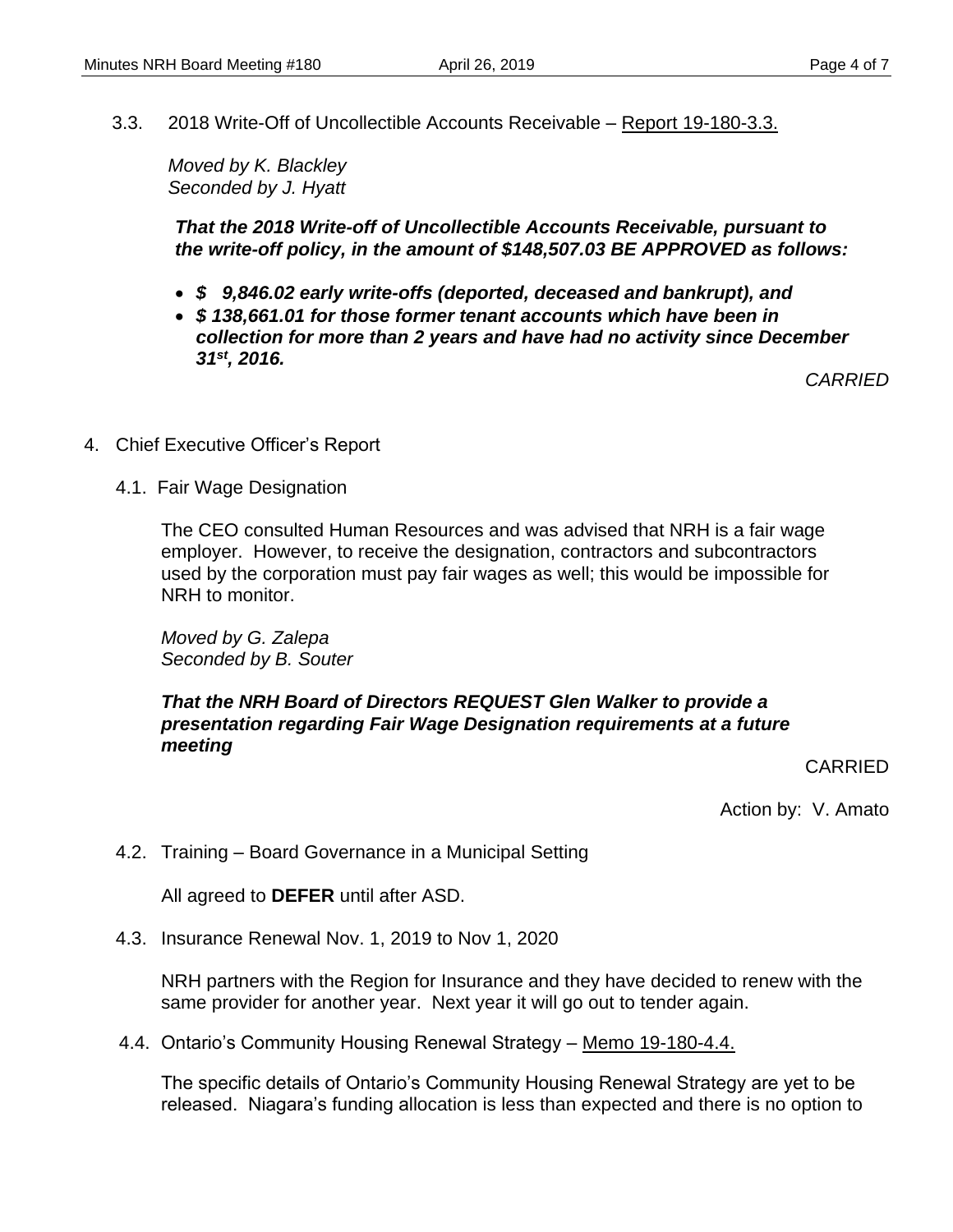carry over funds to future years. NRH will have to reconsider funding for the Hawkins St., Niagara Falls build; a mortgage may be necessary.

Staff expressed concerns about the end of the Housing Allowance program, which provides a rental benefit payment directly to the applicant/tenant or directly to private and non-profit landlords. The program provides temporary assistance while the tenant remains on the waiting list for a rent-geared-to-income unit.

Additionally, Non-Profit housing providers represent a very large number of affordable housing units in Niagara. The Federal government has made provisions for the End of Operating Agreements (EOA) with the Federal non-profits. Unless the Provincial government makes similar arrangements for the Provincial non-profits, once the mortgages are paid out Provincial subsidy will be lost and the provider will lose the ability to provide Rent-Geared-to-Income units.

Staff was directed to:

- make this a standing agenda item
- do a backgrounder on EOA's for the June meeting; and,
- provide the Board with speaking notes that can be use at AMO and other meetings.

Action by: J. Shickluna and B. Baker

 provide a report for the June meeting on how the 2019-20 Confirmed Allocation of \$3,764,000 under the Ontario Priorities Housing Initiative will be spent.

Action by: D. Woiceshyn

#### **5.** Other Business

#### 5.1. Meeting with Mayor Easton

J. Hyatt advised that the Development Committee met with Mayor Easton who will provide a list of municipally owned properties available for development of affordable housing. The committee plans to meet with the remaining Niagara municipalities in the near future.

5.2. Alternate Service Delivery (ASD)

J. Hyatt reported that the first ASD Taskforce Implementation Committee meeting was held. It is not yet clear what the Committee is trying to accomplish that cannot be done within the current model without cost or disruption. Also, they don't appear to have a good understanding regarding the Housing Provider role.

#### 5.3. Steele St. Port Colborne Balconies

B. Butters received a call from a concerned resident in the Steele St. area, as all the balconies have been removed and they were worried about tenants falling out of their units. C. Banach advised that the balcony doors have been sealed shut and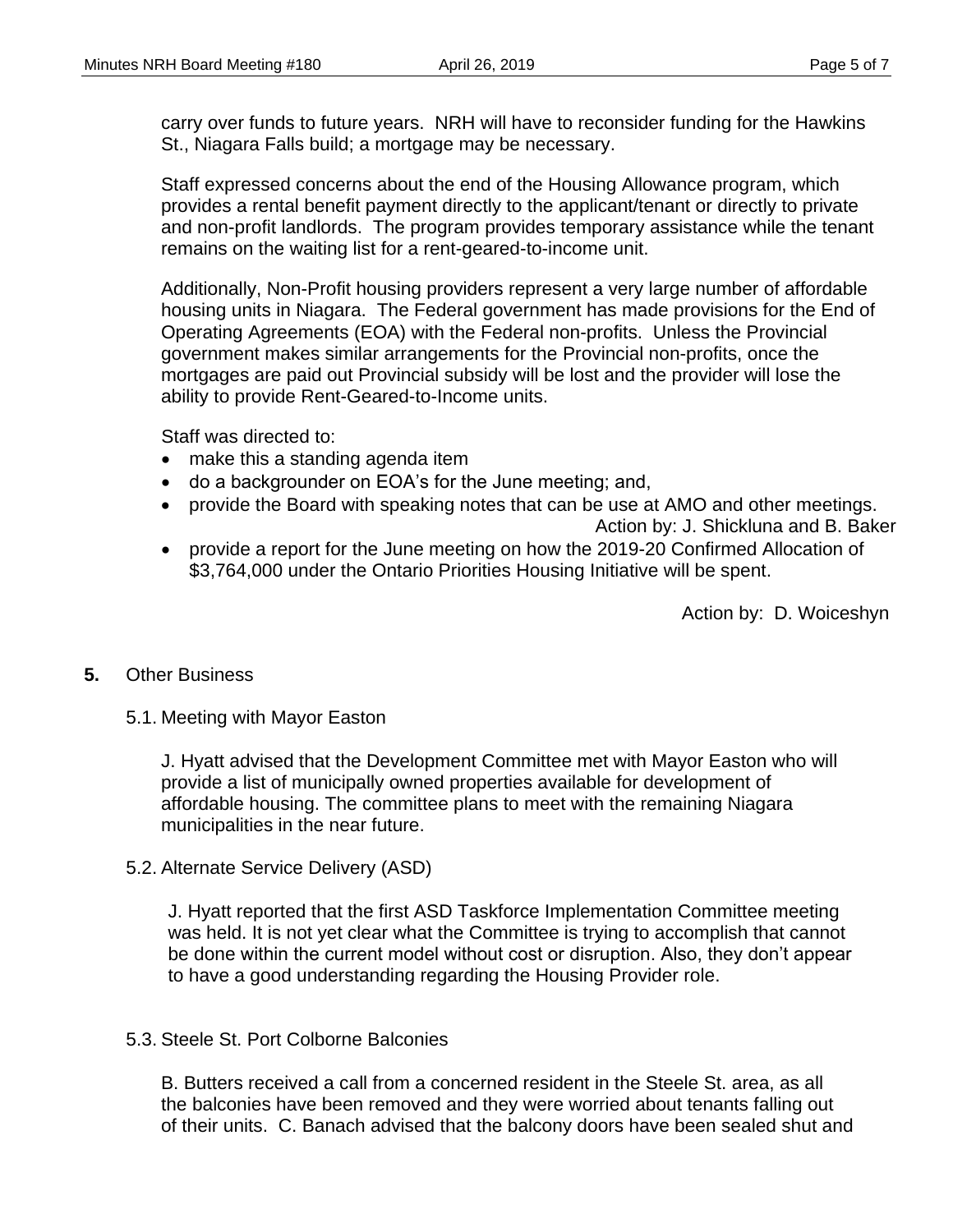cannot be opened by tenants. The start of balcony replacements was delayed due to rain but work will start on Monday.

With the exception of D. Woiceshyn, C. Banach and V. Amato all staff left the meeting.

6. Closed Session – 10:30 A.M.

*Moved by K. Blackley Seconded by G. Zalepa*

*That the NRH Board of Directors MOVE INTO closed session to receive information of a confidential nature regarding litigation or potential litigation, including matters before administrative tribunals, affecting the municipality or local board – Stamford Kiwanis and Carlton St. updates, and Information of a confidential nature regarding a proposed or pending acquisition or disposition of land by the municipality or local board/security of the property of the municipality of local board – Acquisition of Units*

*CARRIED*

- 6.1. Stamford Kiwanis
- 6.2. Carlton Street
- 6.3. Acquisition of Units Report IC 19-180-6.3.

6.a. *Moved by G. Zalepa Seconded by B. Souter*

*That the Niagara Regional Housing Board of Directors RISE with report.*

*CARRIED*

6.b. *Moved by G. Zalepa Seconded by B. Souter*

- *1. That the NRH Board of Directors RECEIVE the verbal reports regarding Stamford Kiwanis and Carlton Street, for information.*
- *2. That confidential report IC 19-180-6.3. regarding Acquisition of Units be RECEIVED and the recommendation(s) contained therein be APPROVED.*

*CARRIED*

7. Next Meeting(s)

#### **Regular meeting & AGM**

followed by BBQ and Tour of Building

Friday, May 24, 2019 – 9:00 A.M. Common Room